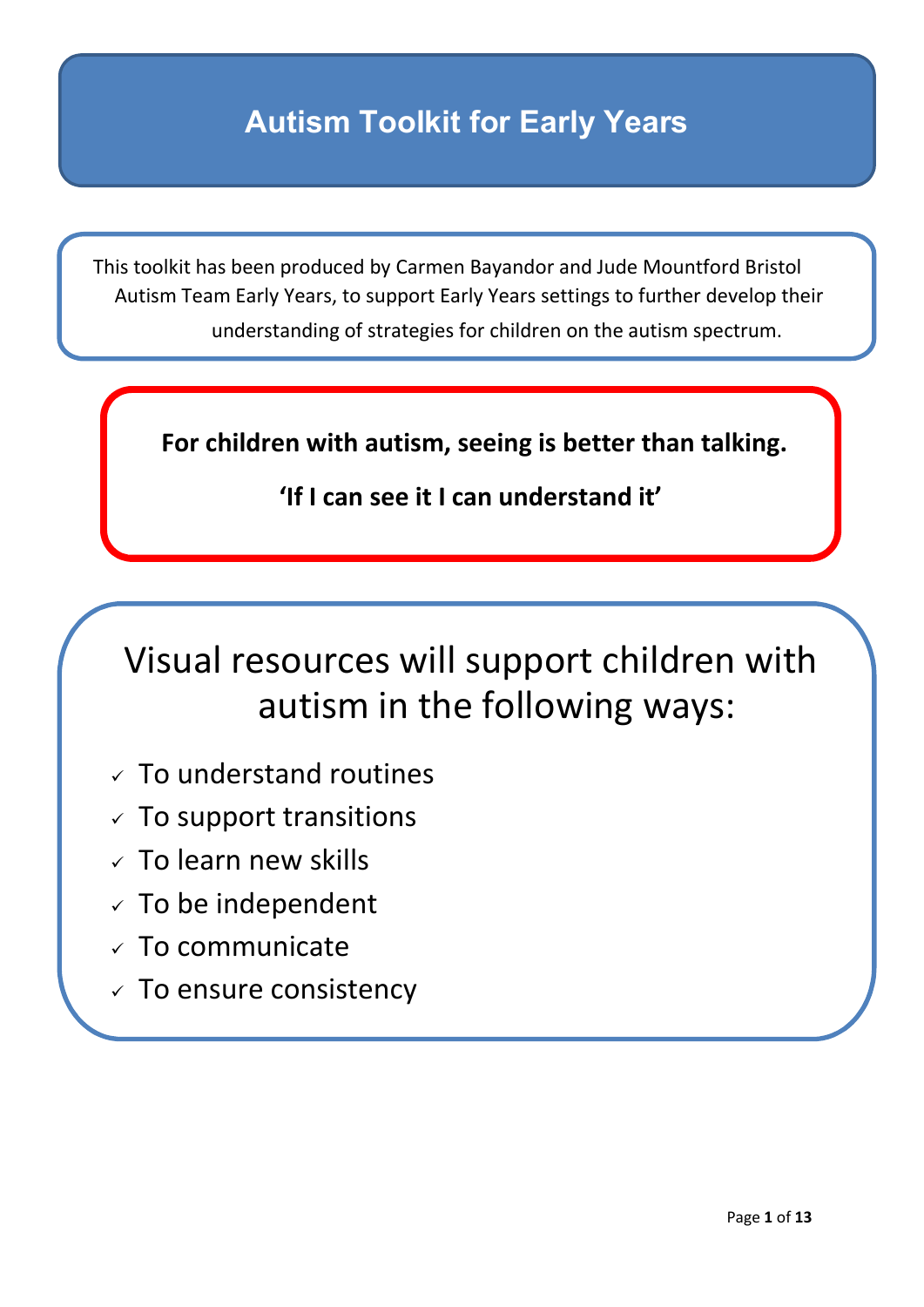### **To understand routines**



### **Visual timetables**

**Children with autism often prefer to have a sense of structure and to know what to expect during the day, what activity they will be doing and when.** 

Introduce the visual timetable using only three or four visuals and gradually increase the amount of visuals over time. *It is essential that the child interacts with the timetable at every transition by peeling off the visual and putting in a finished box or pouch.*

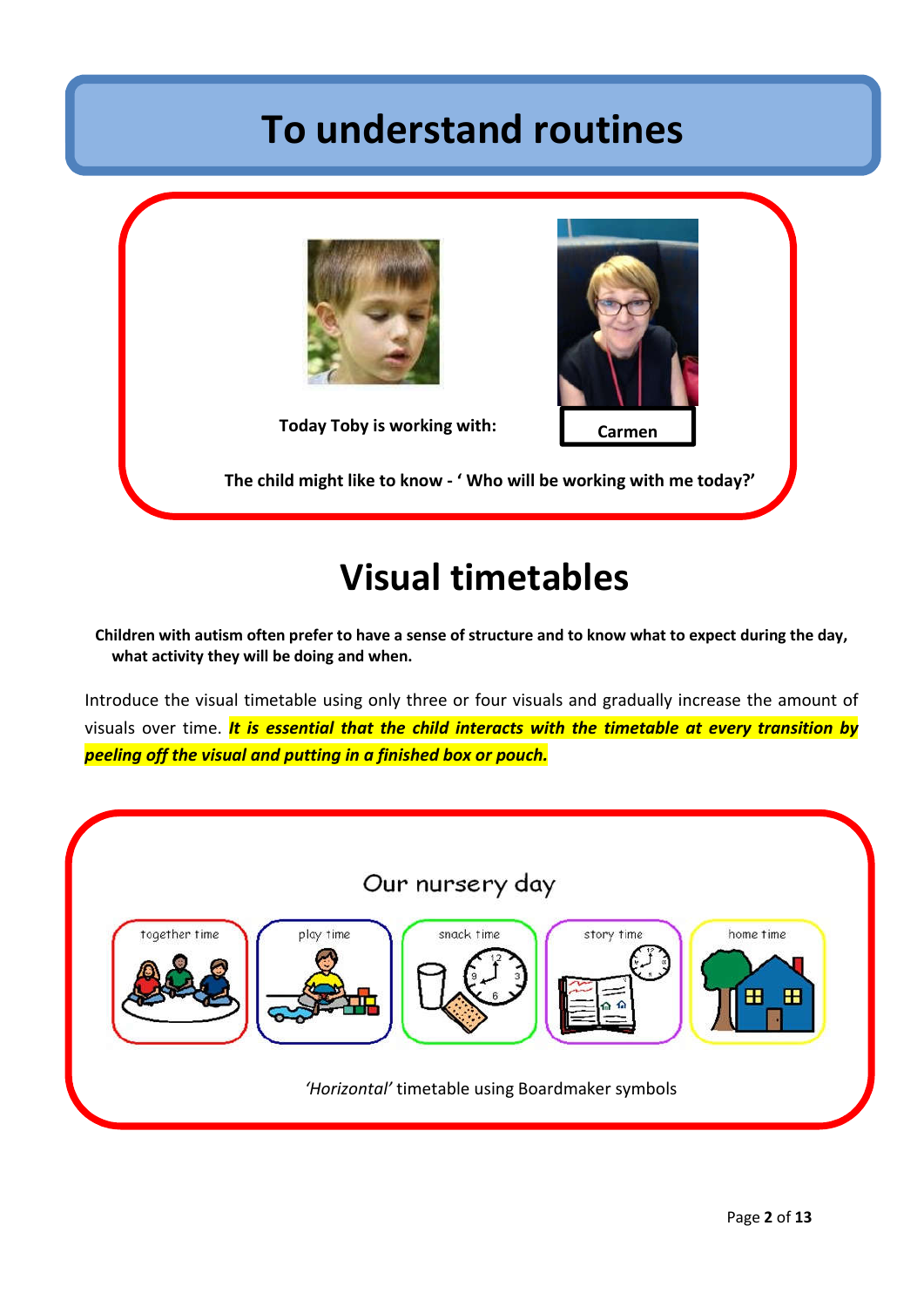

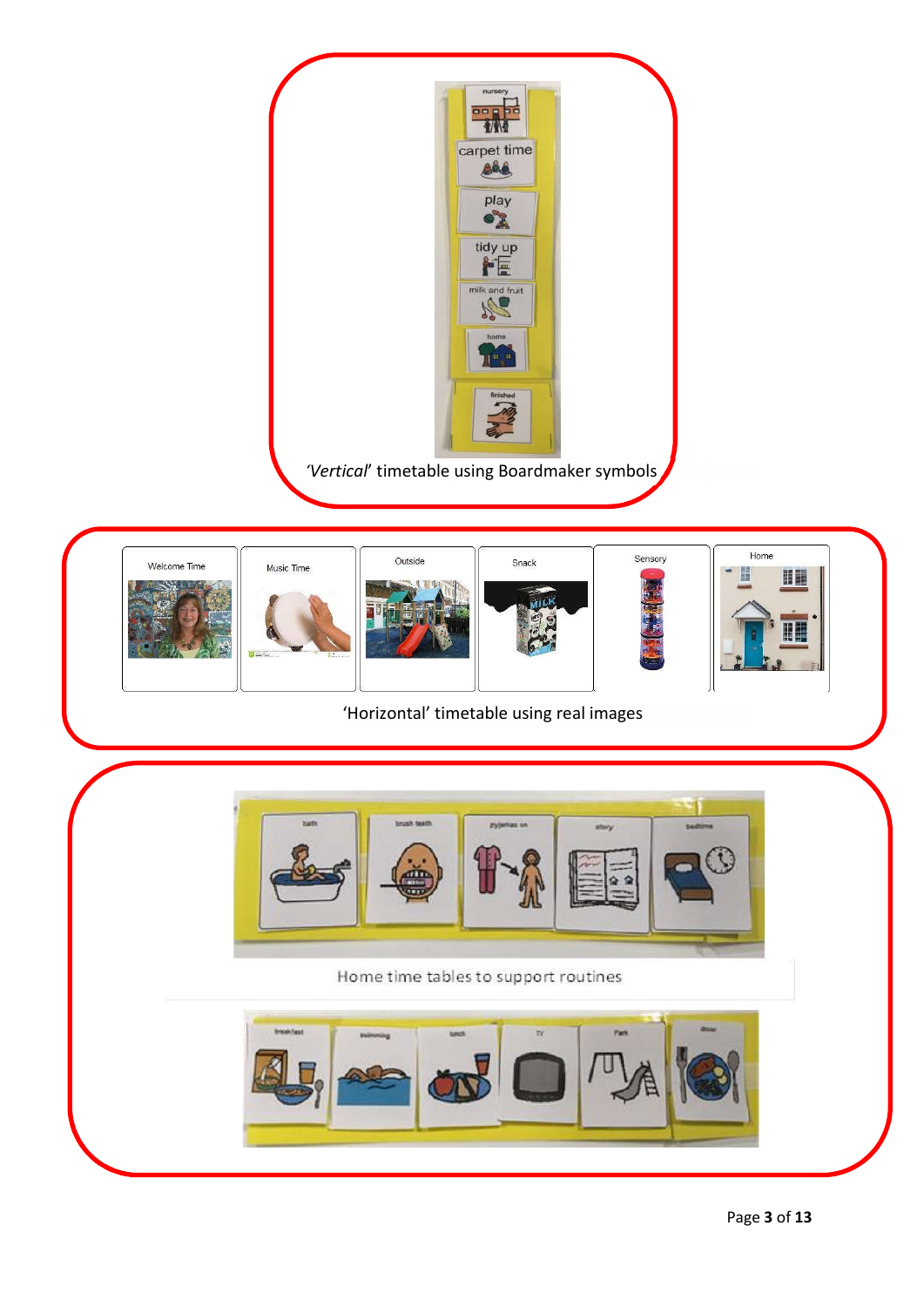#### Some children may not yet understand photographs and pictures so will need activities represented using real objects



*'Now and next boards'* are arranged in a left to right format with two activities presented at a time. This helps the child to understand that events and activities happen in a sequential manner, not in isolation.

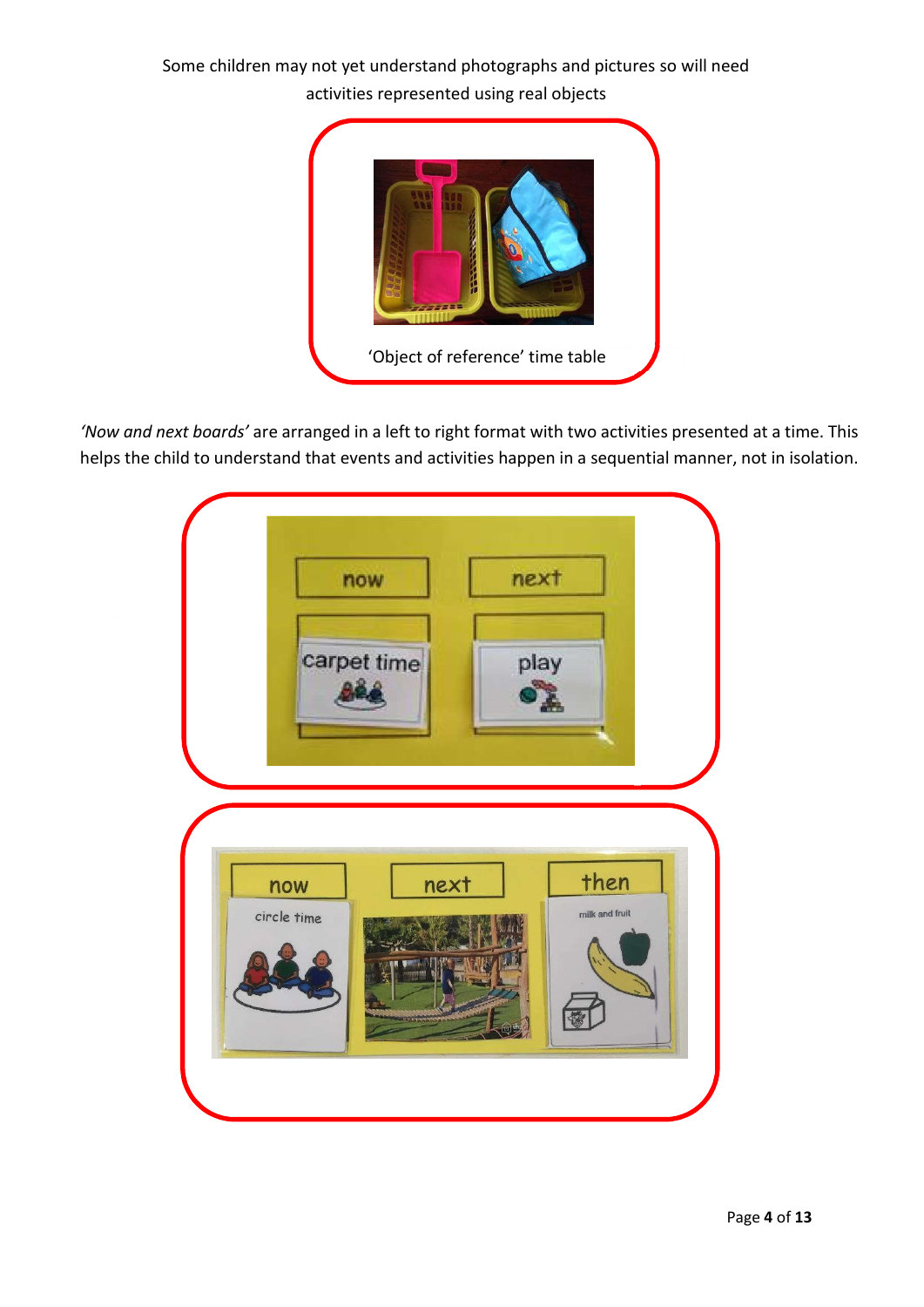# **To support transitions**

Sometimes, young children with autism find it difficult to shift their attention from one activity to another. To prepare the child to change from one activity to another the following strategies may be useful:



Sand timers can be used to indicate how long an activity will last. For example: child's turn on the bike.

They can also be used to give a warning





Present countdowns to transitions in a visual way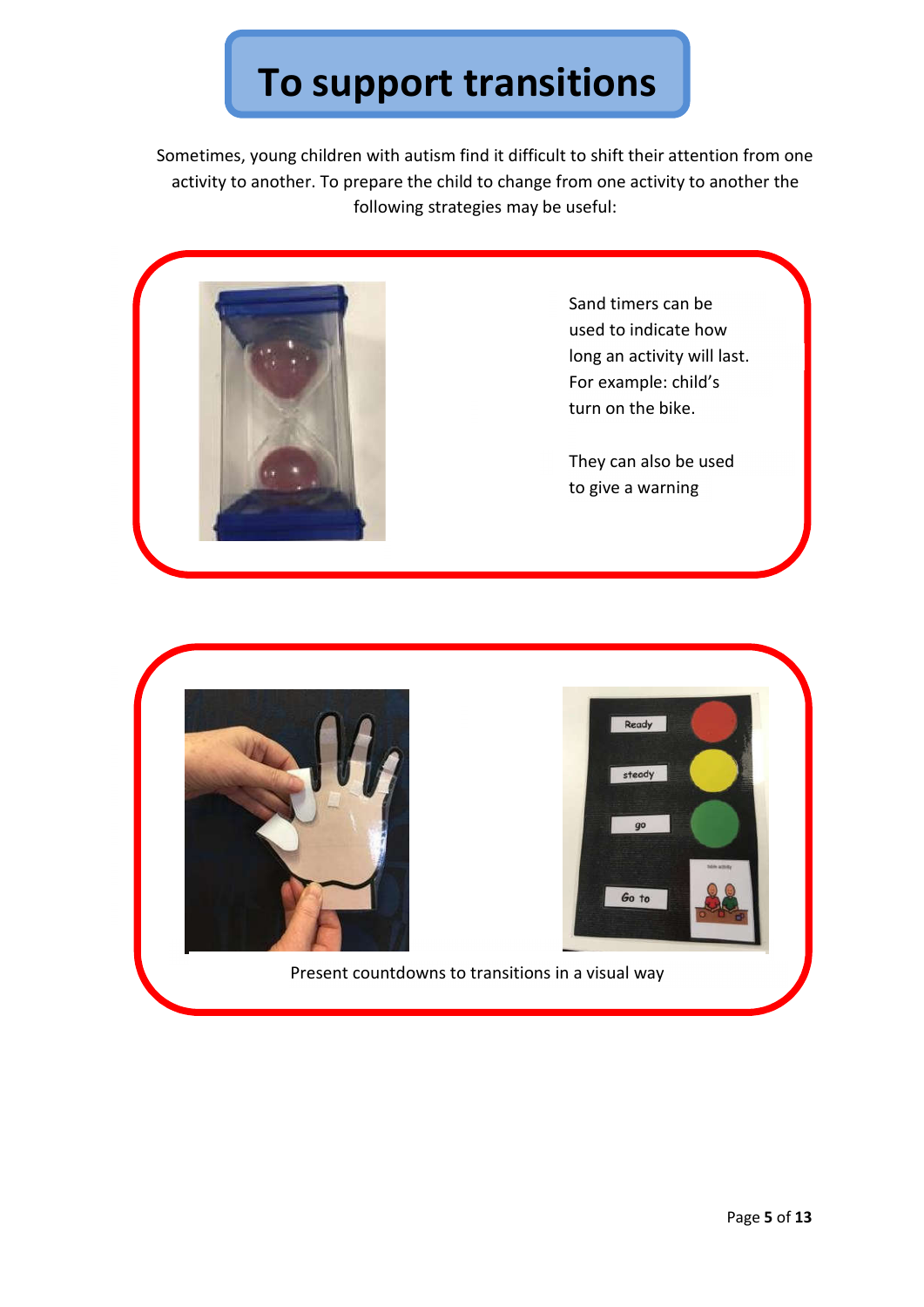## **To learn new skills**

 To support a child with autism to learn a new play skill, plan dedicated time in a low arousal area Use a start and finish box on a cloth to visually identify 'Billy's . Play Time.' Identify a visually clear, close ended play item of interest to the child e.g. inset puzzle, stacking cups, or posting activity. Share the activity with child. You may have to do a lot of hand over hand at first, don't give up and repeat every day!



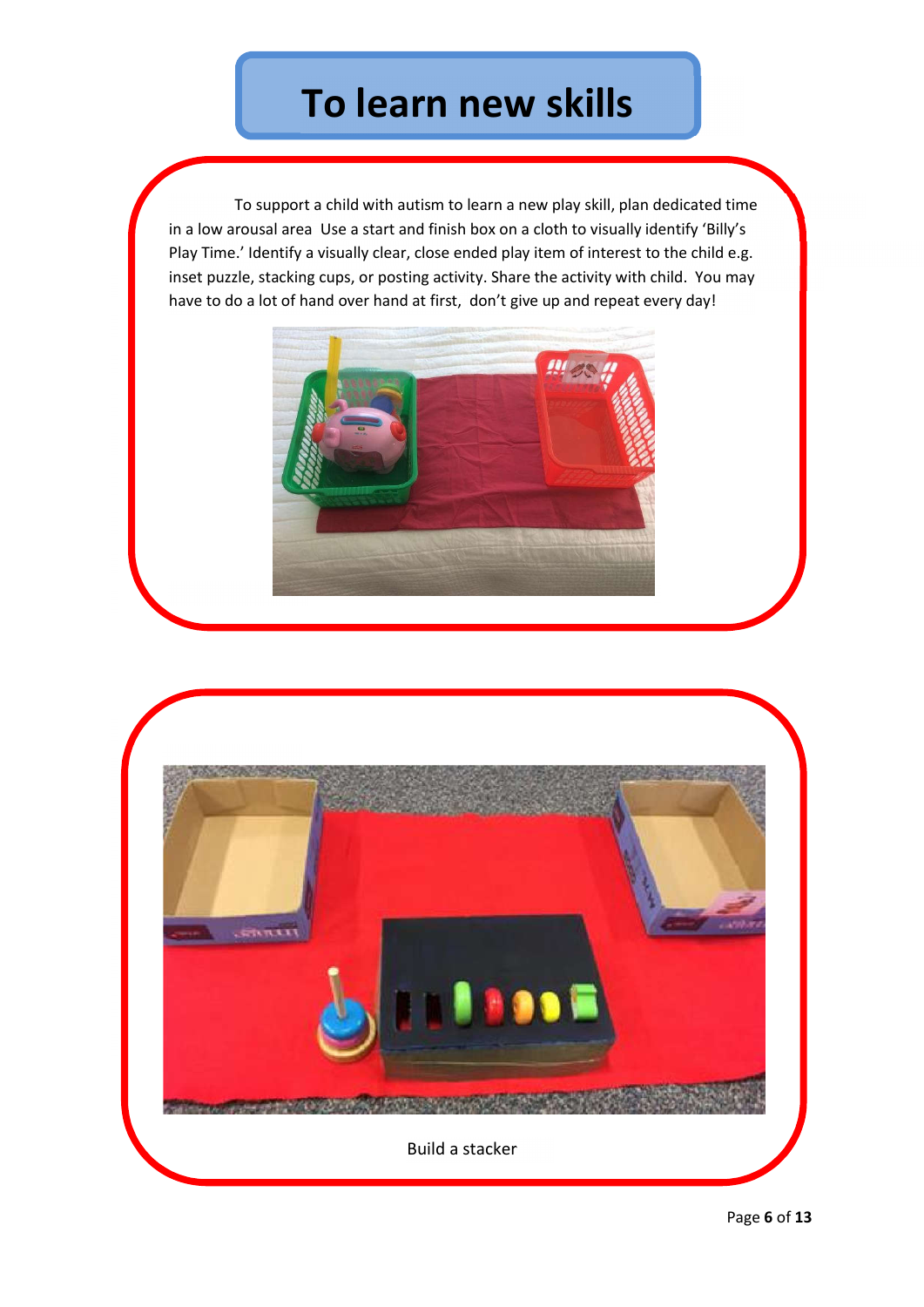

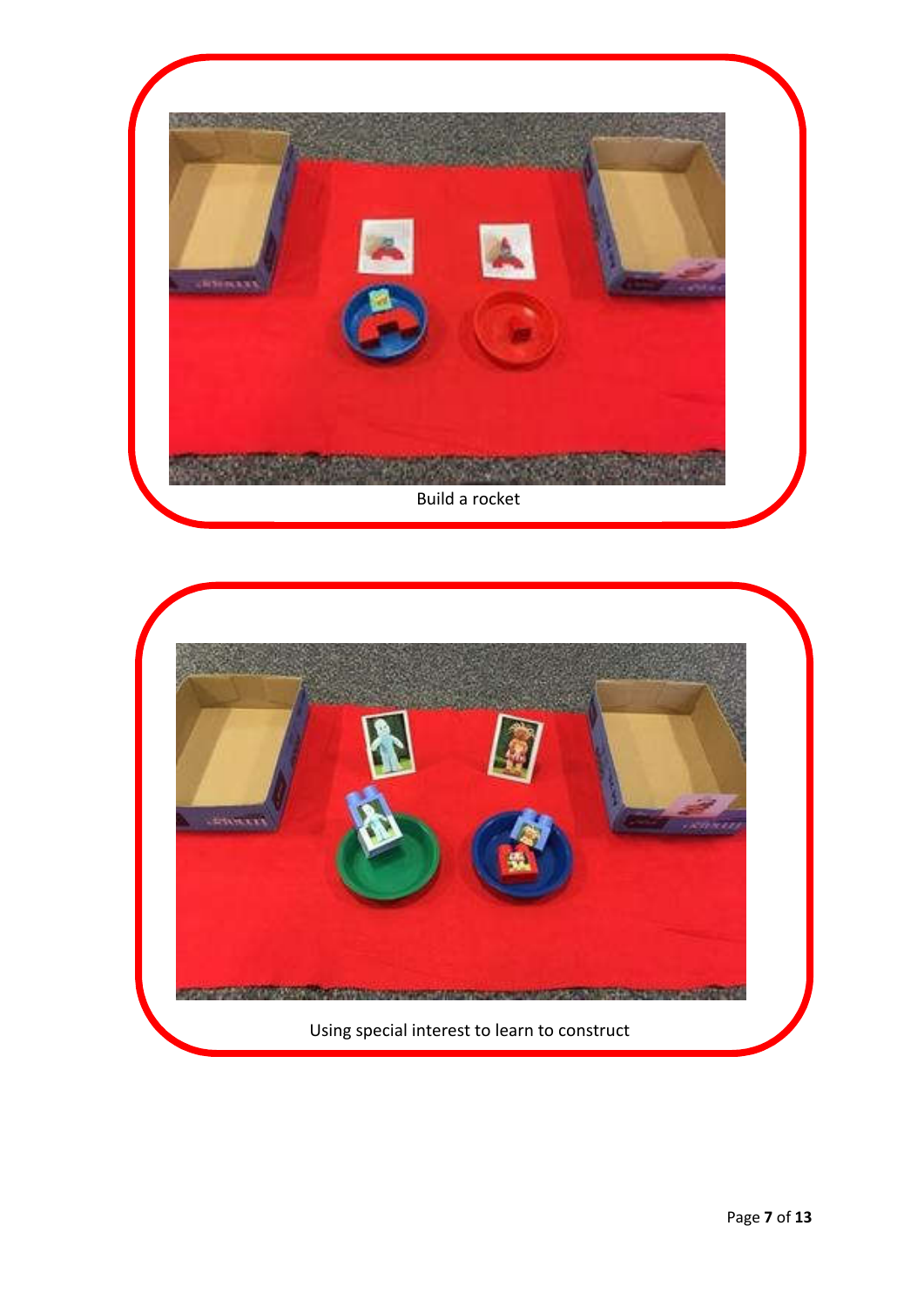# **Social Stories**

- Children on the autism spectrum can find many everyday social situations confusing.
- Social Stories ™ (first created by Carol Gray), are brief "stories" about a situation, event or activity.
- Social Stories contain specific information about what to expect in that situation and why, as well as guidance on expected behaviour within that situation.
- They have a huge range of applications. They can be used to learn new routines, adjust to change, modify behaviour, develop social understanding or to reduce anxiety.
- Social Stories can take many forms, depending on what works best for the individual child, and what situation/scenario is being addressed.
- Whichever form is chosen, the social story will be most effective if it is introduced during a calm time, and shared regularly with the child, so that when they find themselves in the situation described, they already have a secure frame of reference for what to expect and how to manage the situation.

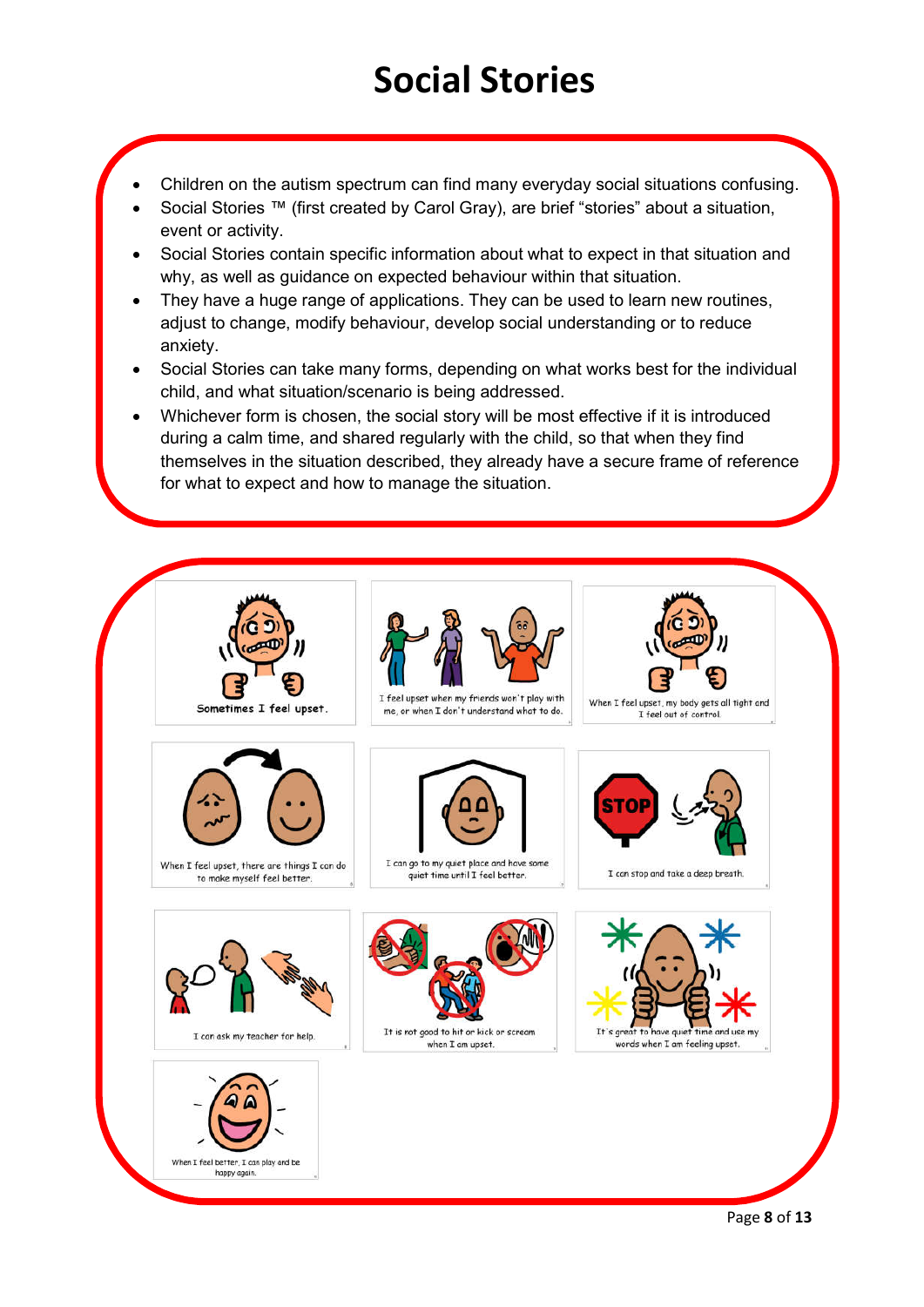# **To be independent**

Use visual sequences to support children with autism to learn routines and sequential skills with greater independence

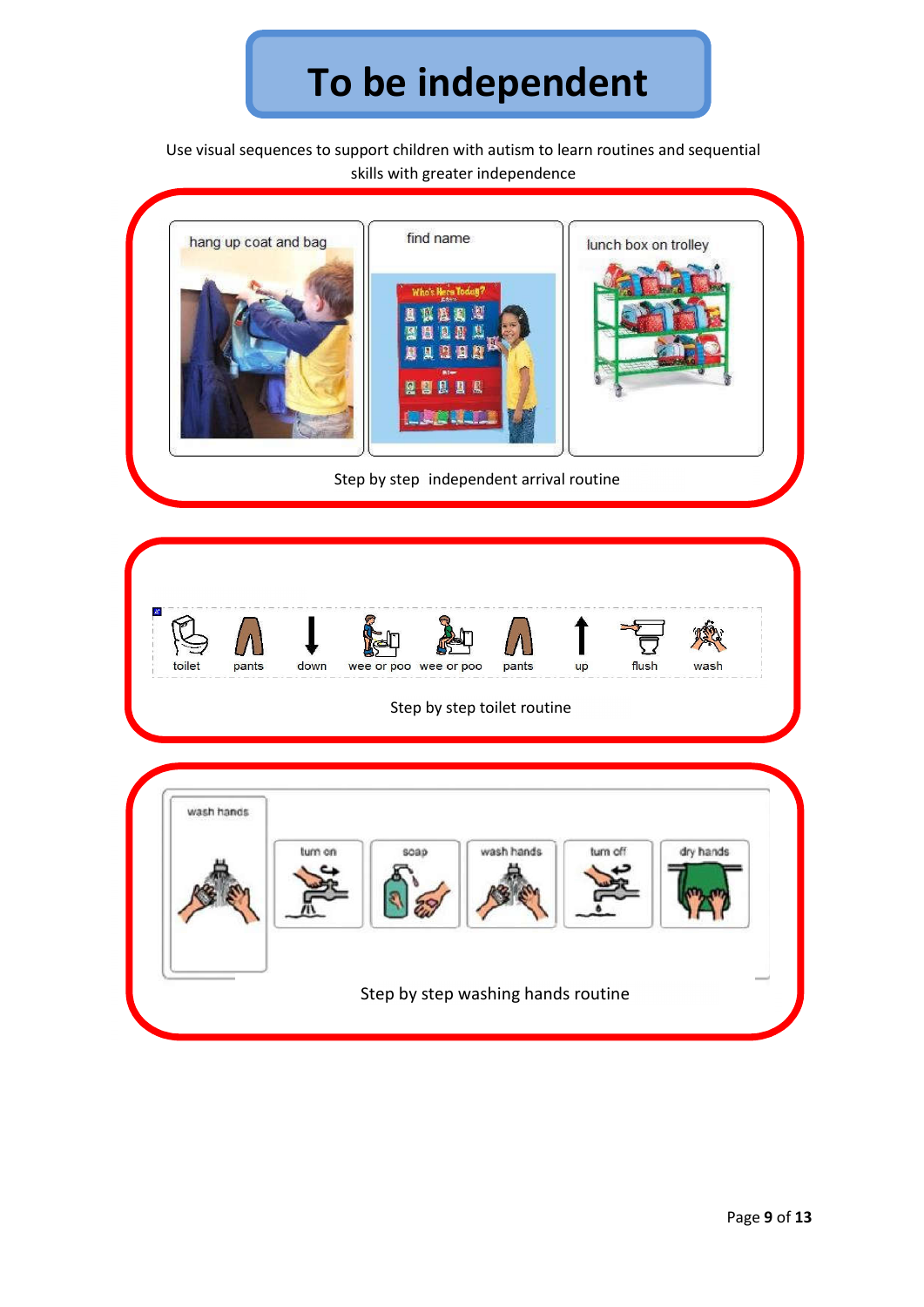## **To support communication**

#### **Your language**

Children with autism may have a wide range of communicative ability. It is very important not to make assumptions about an individual child's skills solely on the basis of his/her diagnosis. Children with autism:-

- o may not understand the need for communication
- o may not initiate communication
- o may fail to communicate clearly what they want or need
- o may have difficulty with attention and listening skills, particularly in relation to verbal communication
- o may have difficulty understanding language
- o may have difficulties processing language, especially when combined with maintaining eye contact and nonverbal communication (gestures, body language).



#### **Use positive, directive language**

- Always say exactly what you want to happen. For example: "James, feet on floor" rather than "James, stop kicking". The child may only process 'kicking' and continue with the behaviour.
- $\Pi$  Another helpful strategy is to model the behaviour so that the child sees exactly what 'feet on floor' looks like.



#### **Use clear, non-ambiguous language -**

- □ Language should be as concrete as possible, i.e. relate to the 'here and now', particularly with younger children.
- $\Box$  Be aware that the child may not be able to understand personal pronouns such as 'he', she',' they' or what words such as 'it' or 'there' refer to. Rather than saying "Put it over there" an adult needs to be specific, for example, "book , table."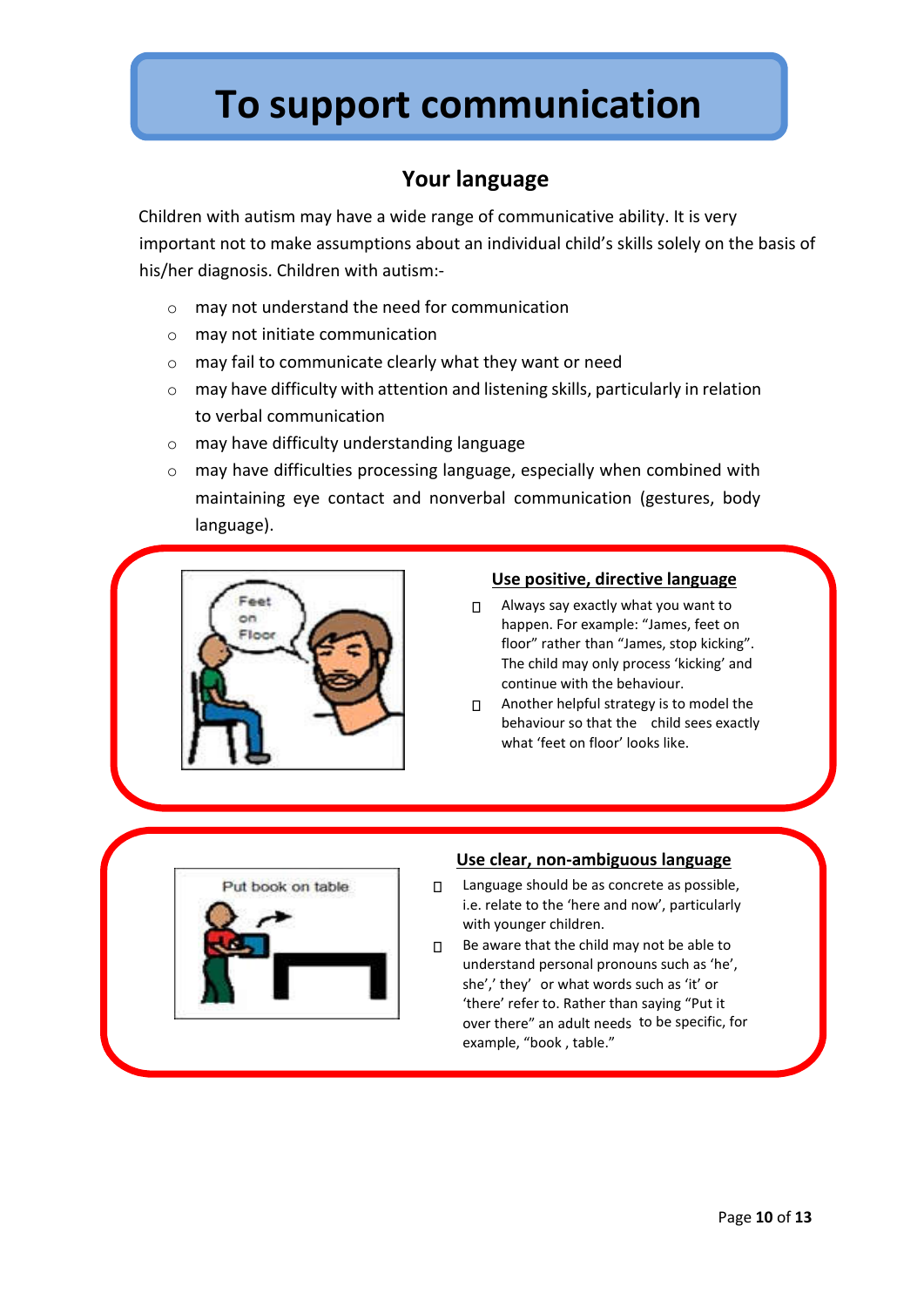#### **Attention and Processing**

- $\Box$  Use the child's name first and wait until he/she is giving you their attention before speaking. This 'tunes in' the child to the fact that you are talking to him/her.
- The child may not recognise themselves as part of 'Puffin Group' or 'everyone' so may not respond to group instructions. Try saying "Liam, and everyone else, tidy up time."
- $\Box$  Wait for the child to respond before repeating yourself or giving further instruction. It can take up to 30 seconds for a child on the autism spectrum to process information.

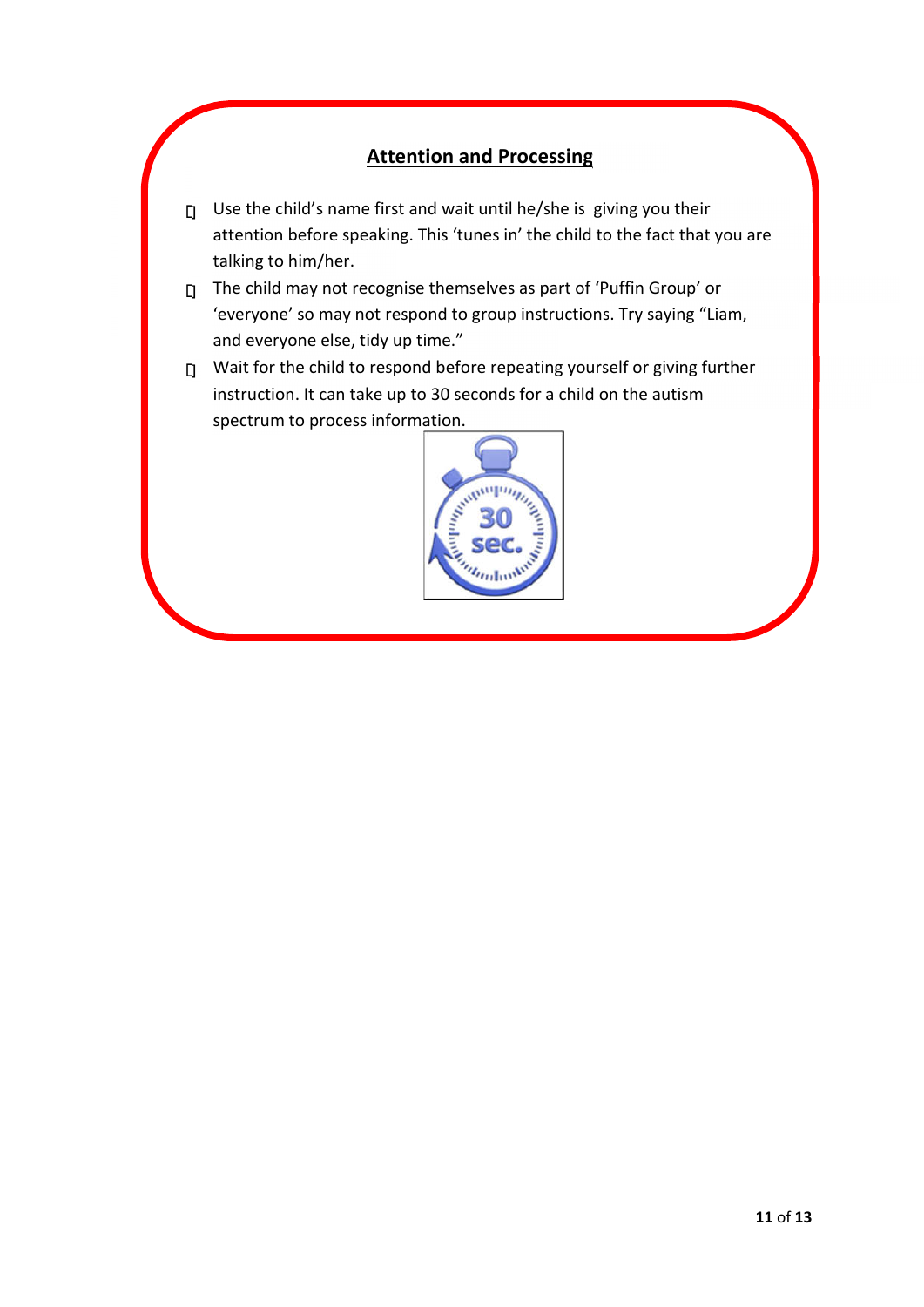### **To ensure consistency**

### **One Page Profile**

- A one page profile is a summary of what matters to a child and how best to support them in different contexts such as at home, at nursery and in the community.
- One page profiles capture important information about a child's strengths, challenges, interests and specific support needed to enable staff to personalise learning.
- They are used to inform action planning and outcome setting in order to make learning and development opportunities more meaningful and relevant to an individual child.
- One page profiles are a way for the child to have a voice in their support at nursery, and to have their strengths and what is important to them as an individual acknowledged.
- They are a highly effective way to share information between staff. For example, when supply staff need to cover a class or a pupil is transitioning from one class to another, a one page profile gives staff strategies to get the best out of each and every child.



#### **Details to include**

- A good one page profile is designed with children so that the sections reflect what is important to them. Sections might include:-
- o What really matters to the child from their perspective (even if others do not agree).
- o What the child likes/does not like.
- o Who the important people are in the child's life, and when and how they spend time together.
- o Important/ favourite activities and hobbies, and when, where and how often these take place.
- o Any different routines that are individual/ important to the child.
- o Important/ favourite activities.
- o Things to be avoided that can create anxiety for the child.